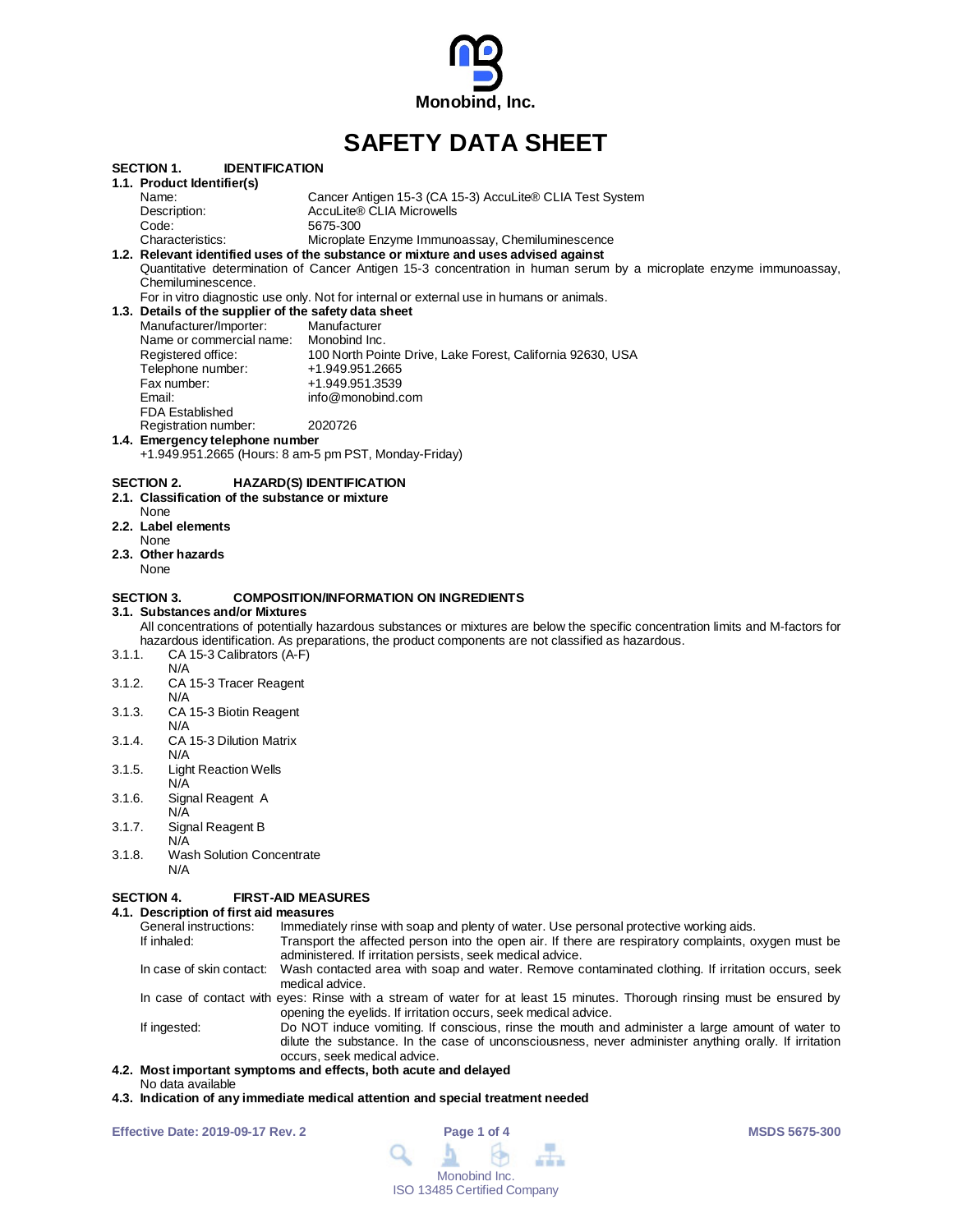No data available

# **SECTION 5. FIRE-FIGHTING MEASURES**

# **5.1. Extinguishing media**

- Carbon dioxide, dry powder, foam, water
- **5.2. Special hazards arising from the substance or mixture**
- None

# **5.3. Advice for firefighters**

Wear appropriate personal protective equipment and clothing. Wear self-contained breathing apparatus, if necessary.

# **SECTION 6. ACCIDENTAL RELEASE MEASURES**

- **6.1. Personal precautions, protective equipment and emergency procedures** Avoid contact with skin and eyes. Wear suitable personal protective clothing.
- **6.2. Environmental precautions**
- Avoid penetration into sewerage systems, surface and ground water. Avoid soil pollution.

## **6.3. Methods and material for containment and cleaning up**

Cover with suitable absorbing material. After removing the substance, rinse the spot of spilling thoroughly with water and soap. Dispose of waste according to all federal, state, and local regulations.

#### **6.4. Reference to other sections**

See Section 8 for personal protective equipment. See Section 13 for appropriate disposal methods.

# **SECTION 7. HANDLING AND STORAGE**

# **7.1. Precautions for safe handling**

Avoid spills. Avoid contact with skin, eyes and clothing. Use suitable protective means to work with the substance. Use in a well-ventilated area. Follow good manufacturing practices when using product. Do not drink, smoke, or eat in work areas.

# **7.2. Conditions for safe storage, including any incompatibilities**

- Kit and unopened components:
	- Store at temperatures between + 2 and + 8 °C in a dry and dark place until expiration date. Avoid extended exposure to heat and light.
- 7.2.1. Opened components:
	- Stable for sixty (60) days when stored at 2-8 °C.
- 7.2.2. For prepared reagents (see product insert):
	- Diluted wash buffer should be stored at room temperature (2-30 °C) for up to 60 days.

Working Signal solution should be stored at 2-8 °C and is stable for thirty-six (36) hours.

#### **7.3. Specific end uses**

Product procedure should be performed by a skilled individual or trained professional for in vitro diagnostic use only.

# **SECTION 8. EXPOSURE CONTROL/PERSONAL PROTECTION**

# **8.1. Control parameters**

- No substances with occupational exposure limits.
- **8.2. Exposure controls**

| 8.2.1. | Eye/face protection:    | Safety glasses or goggles with side shields recommended                                                                                                                 |
|--------|-------------------------|-------------------------------------------------------------------------------------------------------------------------------------------------------------------------|
| 8.2.2. | Skin protection:        | Compatible protective gloves recommended. Wash hands after properly removing and<br>disposing of gloves.                                                                |
|        | Other skin protection:  | Laboratory coats are recommended.                                                                                                                                       |
| 8.2.3. | Respiratory protection: | No respiratory protection is required. Use product in rooms enabling good ventilation. If<br>local exhaustion is necessary, general (forced) exhaustion is recommended. |
| 0.21   | Thormal hozardo:        | <b>Nono</b>                                                                                                                                                             |

8.2.4. Thermal hazards: None

#### **SECTION 9. PHYSICAL AND CHEMICAL PROPERTIES**

#### **9.1. Information on basic physical and chemical properties**

9.1.1. Appearance:

|        | Physical state (at 20 °C) |                                          |  |  |  |  |  |  |  |  |                                                                                                 |  |
|--------|---------------------------|------------------------------------------|--|--|--|--|--|--|--|--|-------------------------------------------------------------------------------------------------|--|
|        | Liquid:                   | Solutions                                |  |  |  |  |  |  |  |  | Calibrators, Tracer Reagent, Biotin Reagent, Dilution Matrix, Wash Solution Concentrate, Signal |  |
|        | Solid:                    | Microtiter strips                        |  |  |  |  |  |  |  |  |                                                                                                 |  |
|        | Colour                    |                                          |  |  |  |  |  |  |  |  |                                                                                                 |  |
|        | Straw:                    | Calibrators                              |  |  |  |  |  |  |  |  |                                                                                                 |  |
|        | Yellow:                   | <b>Tracer Reagent</b>                    |  |  |  |  |  |  |  |  |                                                                                                 |  |
|        | Green:                    | <b>Biotin Reagent</b>                    |  |  |  |  |  |  |  |  |                                                                                                 |  |
|        | Clear:                    | Signal, Wash, Dilution Matrix            |  |  |  |  |  |  |  |  |                                                                                                 |  |
| 9.1.2. | Odour:                    | Odourless                                |  |  |  |  |  |  |  |  |                                                                                                 |  |
| 9.1.3. | Odour threshold:          | Not applicable                           |  |  |  |  |  |  |  |  |                                                                                                 |  |
| 9.1.4. | pH value:                 | Stop solution: $<$ 3                     |  |  |  |  |  |  |  |  |                                                                                                 |  |
|        |                           | Calibrators: $7.4 \pm 0.2$               |  |  |  |  |  |  |  |  |                                                                                                 |  |
|        |                           | Tracer Reagent: $7.3 \pm 0.2$            |  |  |  |  |  |  |  |  |                                                                                                 |  |
|        |                           | Biotin: $7.3 \pm 0.2$                    |  |  |  |  |  |  |  |  |                                                                                                 |  |
|        |                           | Microtiter strips: $7.5 \pm 0.2$         |  |  |  |  |  |  |  |  |                                                                                                 |  |
|        |                           | Wash Solution Concentrate: $8.8 \pm 0.2$ |  |  |  |  |  |  |  |  |                                                                                                 |  |





Substrate Reagent A: 9.0 ± 0.2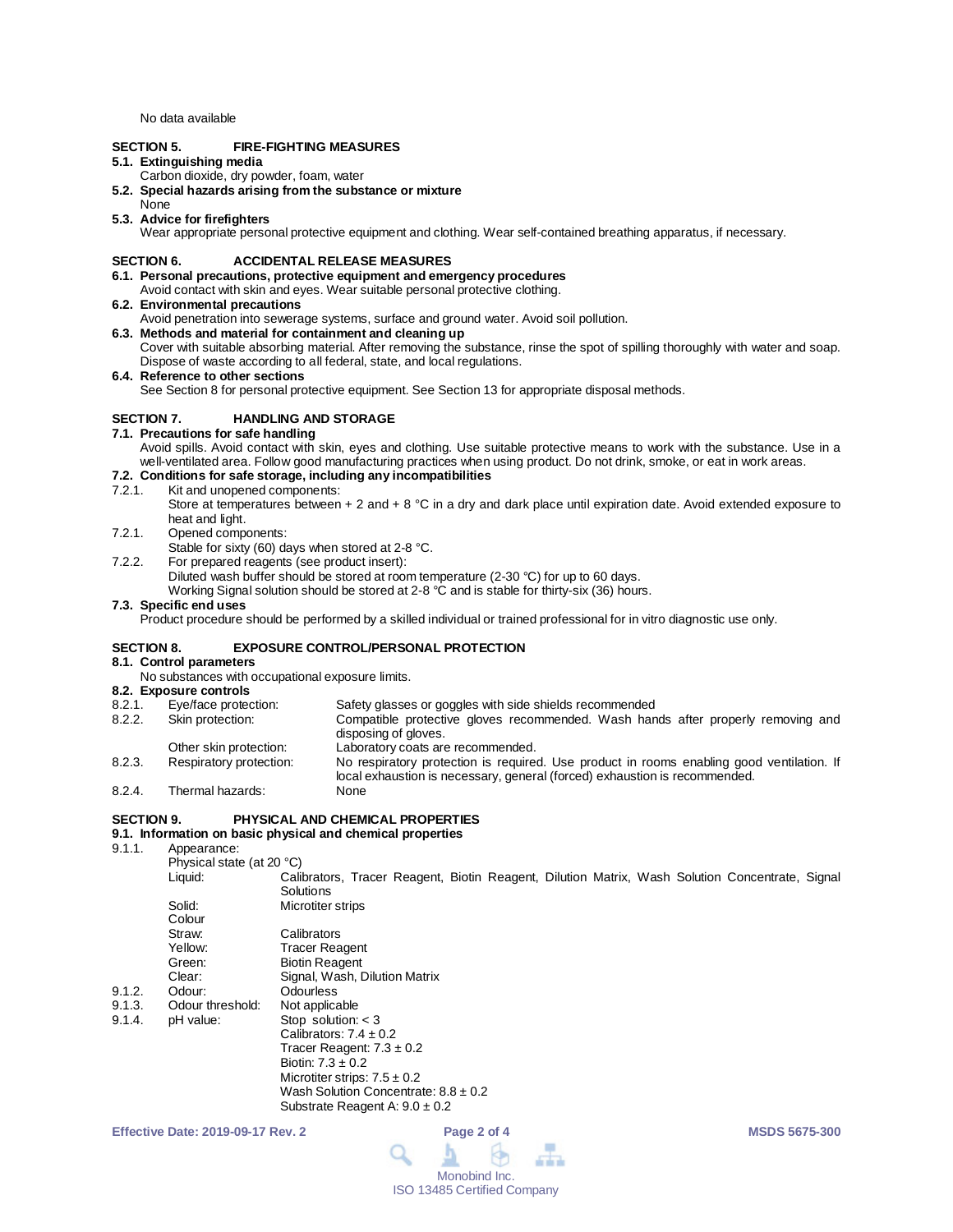#### Substrate Reagent B:  $5.0 \pm 0.2$

- 
- 9.1.5. Melting point/freezing point: Not determined<br>9.1.6. Initial boiling point/ boiling range: Not determined 9.1.6. Initial boiling point/ boiling range:<br>9.1.7. Flash point: Not applicable
- Not applicable
- 
- 9.1.8. Evaporation rate: Not determined<br>9.1.9. Flammability (solid. gas): Not flammable 9.1.9. Flammability (solid, gas):<br>9.1.10. Upper/lower flammability of
- 9.1.10. Upper/lower flammability or explosive limits: Not applicable<br>9.1.11. Vapour pressure: Not determined
- 9.1.11. Vapour pressure: Not determined<br>9.1.12. Vapour density: Not determined
- 9.1.12. Vapour density: Not determined<br>9.1.13. Relative density: Not determined
- 9.1.13. Relative density:<br>9.1.14. Solubility:
- 
- 9.1.14. Solubility: Water soluble<br>9.1.15. Partition coefficient: n-octanol/wate 9.1.15. Partition coefficient: n-octanol/water: Not determined<br>9.1.16. Auto-ignition temperature: Not applicable
- 9.1.16. Auto-ignition temperature:<br>9.1.17. Decomposition temperatur
- 9.1.17. Decomposition temperature: Not determined<br>9.1.18. Viscosity: Not determined
- 
- 9.1.18. Viscosity: Not determined<br>9.1.19. Explosive properties: None
- 9.1.19. Explosive properties: None<br>9.1.20. Oxidising properties: Not determined Oxidising properties:
- **9.2. Other information**
	- None

# **SECTION 10. STABILITY AND REACTIVITY**

**10.1.Reactivity**

No known reactivity hazards associated with product

**10.2.Chemical stability**

Stable under recommended storage conditions

- **10.3.Possibility of hazardous reactions**
- No hazardous polymerization
- **10.4.Conditions to avoid**
- Excessive heat and light
- **10.5.Incompatible materials**
	- Acids
- **10.6.Hazardous decomposition products** Not determined
- **SECTION 11. TOXICOLOGICAL INFORMATION:**
- 
- **11.1.Information on toxicological effects** 11.1.1. Acute toxicity:<br>11.1.2. Skin corrosion/irritation: Not determined
- 11.1.2. Skin corrosion/irritation:<br>11.1.3. Serious eye damage/irri
- 
- 11.1.3. Serious eye damage/irritation: Not determined<br>11.1.4. Respiratory or skin sensitisation: Not determined 11.1.4. Respiratory or skin sensitisation: Not d<br>11.1.5. Germ cell mutagenicity: Not determined
- Germ cell mutagenicity:

11.1.6. Carcinogenicity: No component of this product present at levels ≥ 0.1% is identified as probable, possible or confirmed human carcinogen by NTP (National Toxicology Program), IARC (International Agency for Research on Cancer), or OSHA (Occupational Safety & Health Administration)

- 11.1.7. Reproductive toxicity: Not determined<br>11.1.8. STOT-single exposure: Not determined
- 11.1.8. STOT-single exposure: Not determined<br>11.1.9. STOT-repeated exposure: Not determined
- STOT-repeated exposure: Not determined<br>Aspiration hazard: Not determined 11.1.10. Aspiration hazard:
- 
- 11.1.11. Information on likely routes of exposure: No known health effects
- 
- If inhaled: No known health effects<br>If contact with skin: No known health effects
- If contact with skin: No known health effects<br>If contact with eyes: No known health effects No known health effects
- 11.1.12. Symptoms related to the physical, chemical, and toxicological characteristics: None after short or long-term exposure

## **SECTION 12. ECOLOGICAL INFORMATION**

#### **12.1.Toxicity**

Not determined. **12.2.Persistence and degradability** Not determined **12.3.Bioaccumulative potential** Not determined **12.4.Mobility in soil** Not determined **12.5.Results of PBT and vPvB assessment** Not determined **12.6.Other adverse affects** Not determined

# **SECTION 13. DISPOSAL CONSIDERATIONS**